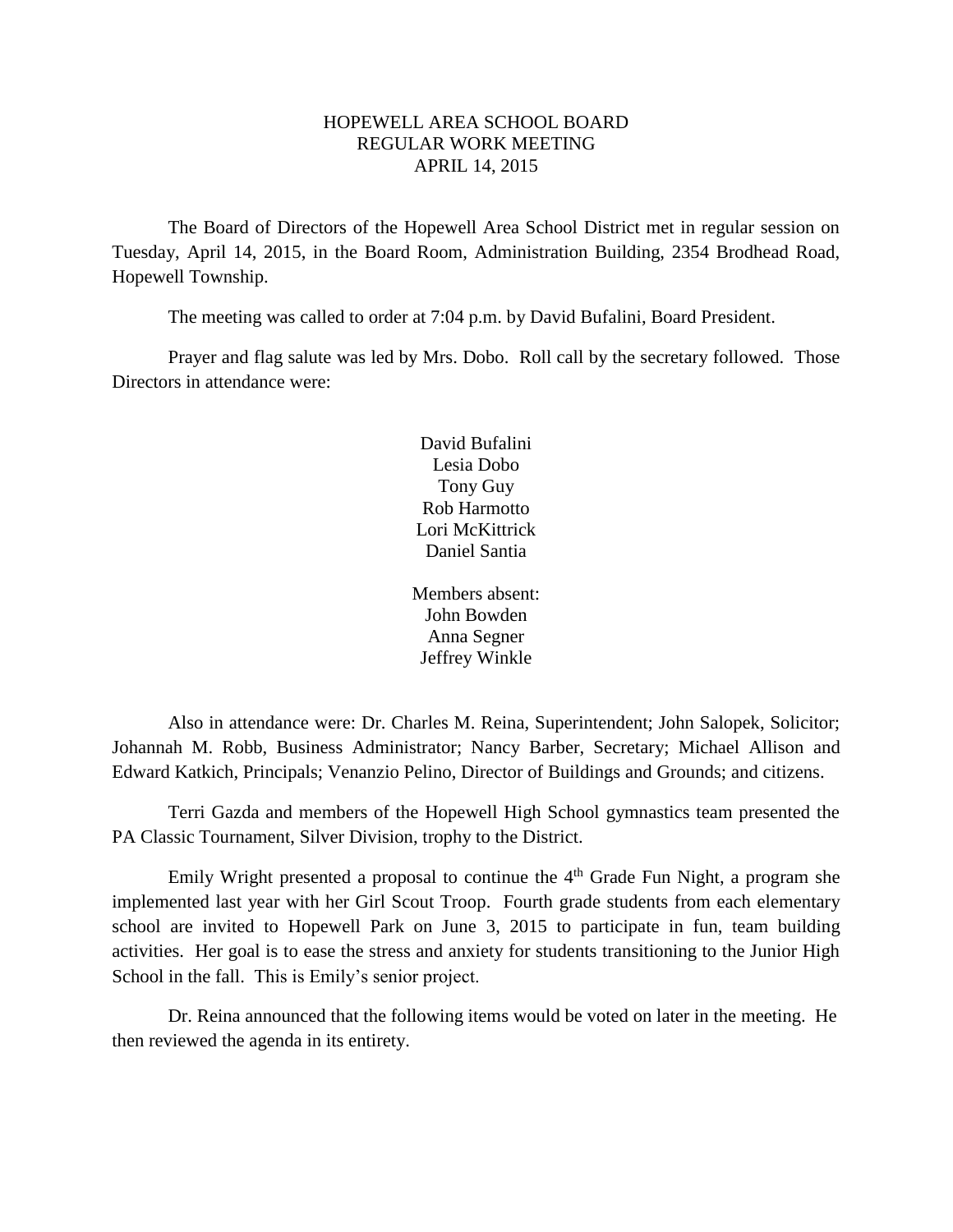**Finance and Budget**: Mr. Bowden, Chair; Mr. Winkle, Co-Chair

- 1. 2015-2016 Beaver Valley Intermediate Unit general operating budget in the amount of \$2,115,972.00.
- 2. Exoneration of the following property tax collectors from uncollected 2014 taxes: Mary Ellen Oros, Independence Township; Diane Palsa, Hopewell Township; and Pam Petrella, Raccoon Township.

**Personnel**: Mr. Harmotto, Chair; Mrs. Segner, Co-Chair

1. Employment of Michelle McIlvain, 4 hour library aide, effective March 2, 2015.

The remaining items will be voted on during the April 28, 2015 meeting.

## **Education/Curriculum/Instruction**

- 1. Curriculum for an elementary computer education class.
- 2. Creation of an elementary computer education teaching position.
- 3. Awarding 178 high school diplomas to Hopewell High School Senior Class of 2015. Further, awarding of said diplomas is contingent upon student completion of all graduation requirements. (Copy in Superintendent's Office).
- 4. Resolution for participation in the 2015 Beaver County Summer Academy to be held at Beaver Area School District from June 15, 2015 through June 23, 2015 sponsored by the Beaver Valley Intermediate Unit at a cost of \$500.
- 5. Ryan Gleason, a student at Geneva College, to do a counseling internship with Mr. Collins in the fall of 2015.
- 6. Memorandum of Understanding between the Hopewell Area School District and the Hopewell Education Association with respect to online education.

# **Buildings and Grounds**

- 1. Request by Jeff Homziak to hold a basketball camp for girls in grades 1 through 8 from June 22, 2015 through June 26, 2015 in both the main and auxiliary gyms at Hopewell High School.
- 2. Request by Jeff Homziak to host a girls basketball summer league for grades 7 through 12 from May 11, 2015 through July 1, 2015 on Monday, Wednesday and Thursday evenings from 6:00 p.m. to 9:00 p.m. in both the main and auxiliary gyms at Hopewell High School.
- 3. Request from Terry Borkovic to use Gym A at Hopewell Junior High School for a girls volleyball camp from June 8 through June 12, 2015.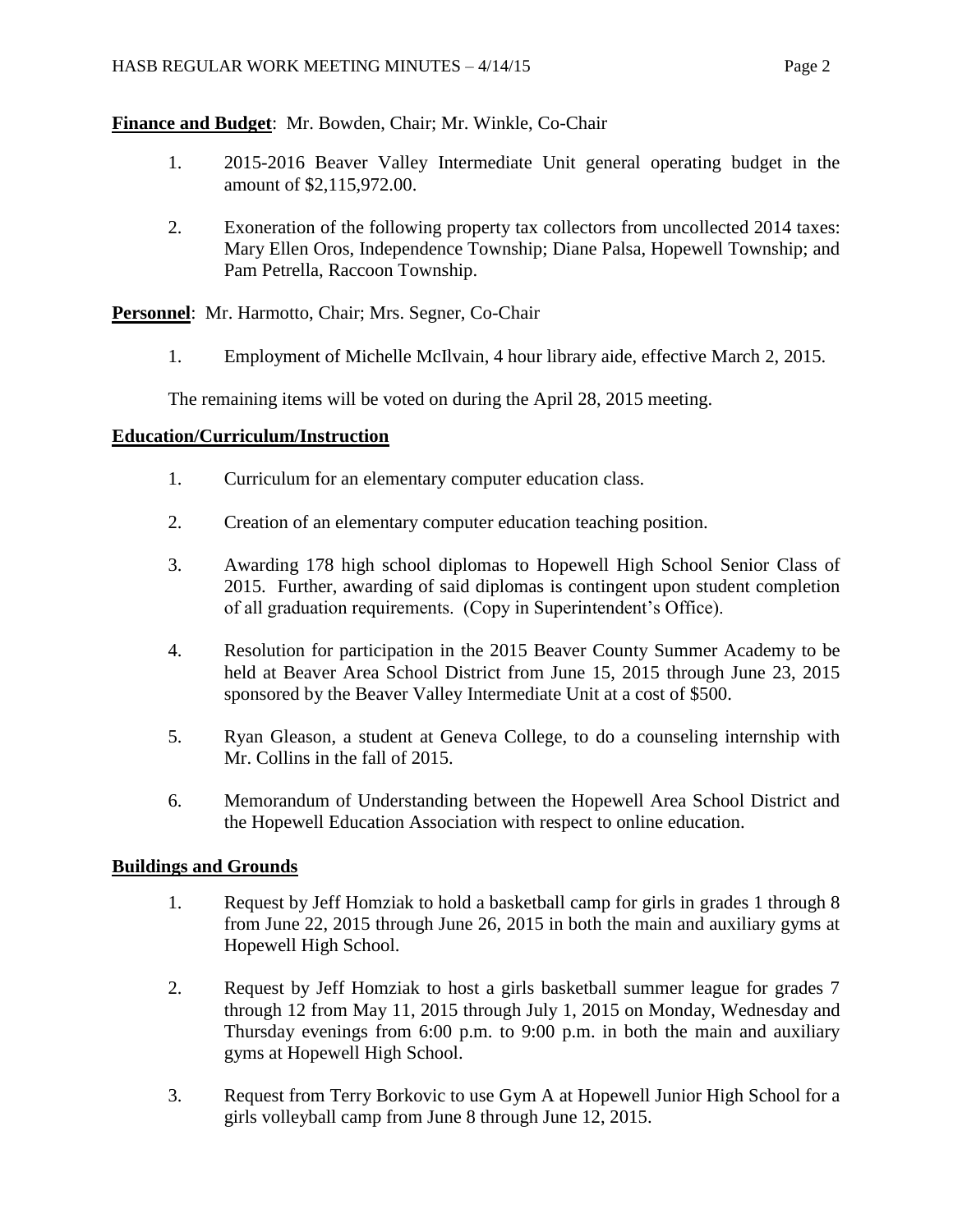- 4. Request of Raccoon Youth Cheerleading to use Gym B at Hopewell Junior High School May 5 through May 7, 2015 from 6:30 p.m. until 8:00 p.m. for cheerleading registration and tryouts.
- 5. Request of Hopewell Wrestling Boosters to use Gym B at Hopewell Junior High School to conduct a wrestling camp on June 11 and 12, 2015 from 8:00 a.m. until 2:30 p.m.
- 6. Request of Coyotes Cheerleading to use both the main and auxiliary gyms at Hopewell High School for cheer camp on September 20, 2015 from 8:00 a.m. until 5:00 p.m.
- 7. Request from Hopewell Viking Pride Band Boosters to operate the following during home varsity football games:
	- Food concession stand (underneath press box);
	- Fry booth;
	- Food concession stand on visitor's side of stadium;
	- Spirit shop; and
	- Selling Macs donuts at the upper and lower gates of the stadium.

## **Finance and Budget**

- 1. PlgitPLUS-CD purchase with the following four banks at \$248,000 each (total \$992,000) to mature on September 29, 2015:
	- Onewest Bank, N.A., Pasadena, California
	- Bank of East Asia Ltd., New York, New York
	- Cfg Community Bank, Lutherville, Maryland
	- Pacific Enterprise Bank, Irvine, California
- 2. 2015-2016 Beaver County Career & Technology Center Operating Budget in the amount of \$5,566,766.81.
- 3. Discussion/Recommendation: Refinancing the District's Series B 2005 bond issue to take advantage of lower interest rates and the September 1, 2015 call date.

Mrs. Robb gave to Board members a summary of the bond refinancing prepared by Janney Capital Markets and explained in detail how the refinancing works and the benefits to the District. She answered questions from Board members. Dr. Reina asked if there were objections to placing this item on the April 28, 2015 agenda. There were no objections.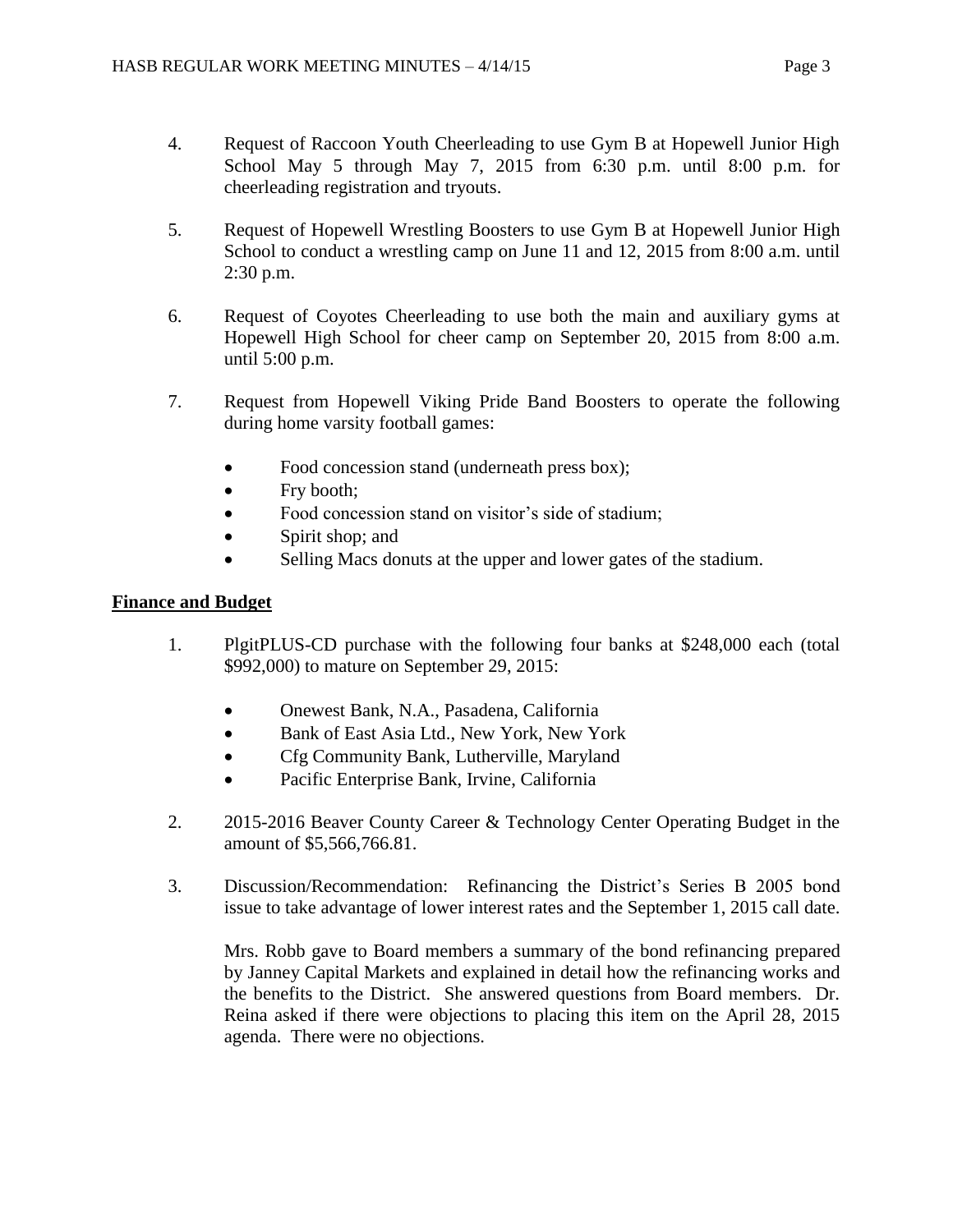## **Nutrition**

1. Contract with Nutrition, Inc. to provide management services for the 2015-2016 school year. This would be Year 1 of 4 renewal periods under the food service management company bid effective July 1, 2014.

## **Personnel**

- 1. Release of Mr. Allison from duties as Hopewell High School principal for the period July 1, 2015 through June 30, 2016 so that he may assume the duties as President of the National Association of Secondary School Principals.
- 2. Appointment of Mr. Rowe as Acting Hopewell High School principal, with an additional salary of \$5,000.00, for the period of July 1, 2015 through June 30, 2016.
- 3. Creation of a half-time Instruction in the Home teaching position.
- 4. Employment of Amy Shaddick as a half-time Instruction in the Home teacher, effective April 29, 2015.

## **Visitors**

Melissa Mitchell commented that she was extremely pleased with her children's teachers this school year and that Independence Elementary was an excellent school. She asked that the District continue to have smaller class sizes so that students have a better environment in which to learn.

Carla Buxton stated that as a PTA representative, she is in charge of Accelerated Reader at Independence Elementary. She stated that she was excited to see kindergarten students participating in the program. She would also like to see the District continue to have smaller class sizes at Independence Elementary.

At this point in the meeting Mr. Bufalini returned to Finance and Budget.

# **Finance and Budget by Tony Guy**

### MOTION #1

1. By Tony Guy, seconded by Dan Santia, to approve the 2015-2016 Beaver Valley Intermediate Unit general operating budget in the amount of \$2,115,972.00. MOTION carried by a vote of 5 to 0, with one abstention and three absent.

2. Tony Guy, seconded by Lori McKittrick, to approve the Exoneration of the following property tax collectors from uncollected 2014 taxes: Mary Ellen Oros, Independence Township; Diane Palsa, Hopewell Township; and Pam Petrella, Raccoon Township. MOTION carried unanimously by an affirmative vote of all Directors in attendance.